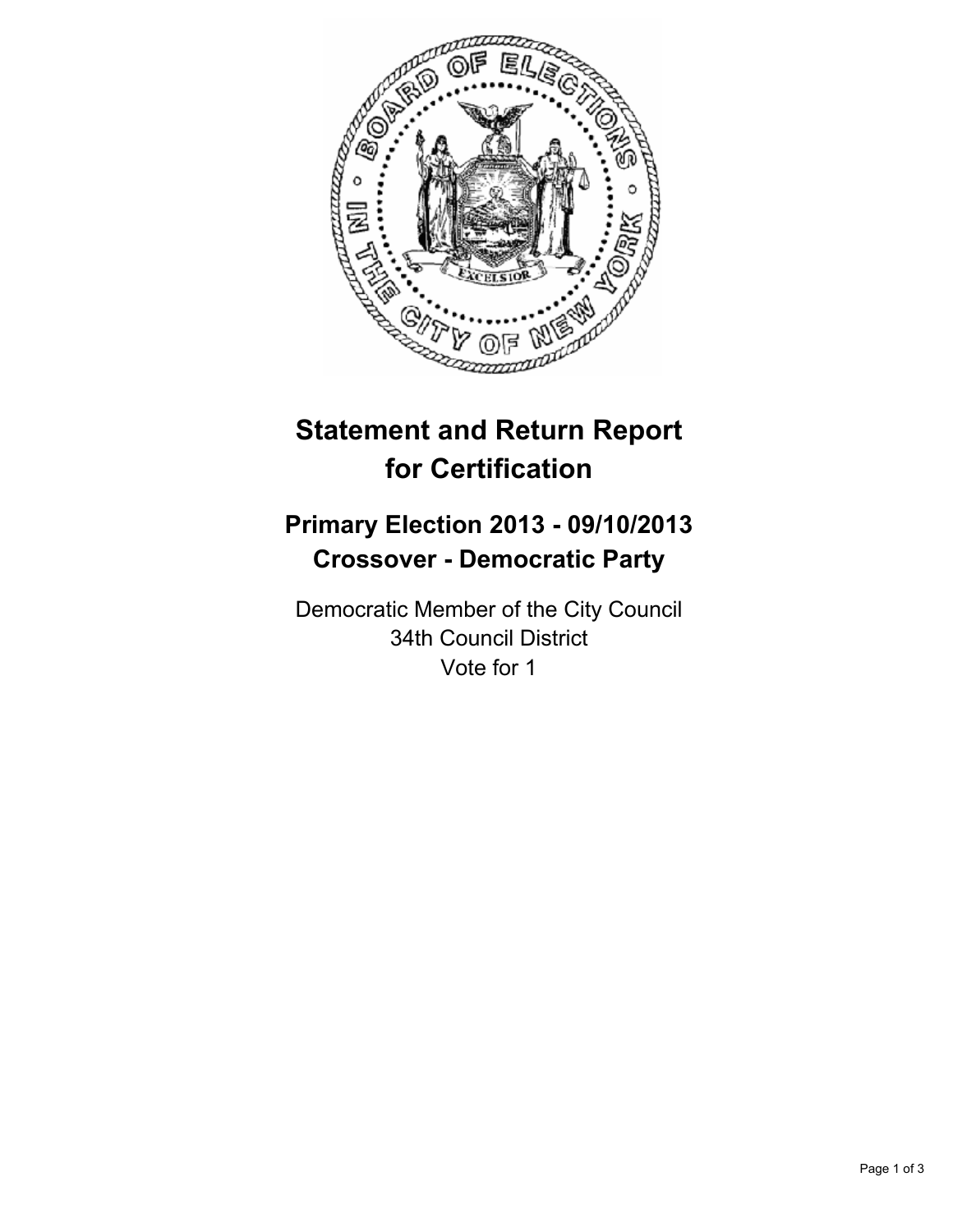

## **Kings County**

| <b>Total Votes</b>                 | 11,149         |
|------------------------------------|----------------|
| UNATTRIBUTABLE WRITE-IN (WRITE-IN) | $\overline{2}$ |
| <b>HUMBERTO SOTO</b>               | 569            |
| <b>GLADYS SANTIAGO</b>             | 810            |
| <b>ANTONIO REYNOSO</b>             | 5,556          |
| VITO J. LOPEZ                      | 4,212          |
| <b>AFFIDAVIT</b>                   | 218            |
| SPECIAL PRESIDENTIAL               | 0              |
| FFDFRAI                            | 0              |
| ABSENTEE/MILITARY                  | 162            |
| <b>EMERGENCY</b>                   | 259            |

### **Queens County**

| <b>Total Votes</b>      | 1.209 |
|-------------------------|-------|
| TOMMY TORRES (WRITE-IN) |       |
| <b>HUMBERTO SOTO</b>    | 63    |
| <b>GLADYS SANTIAGO</b>  | 157   |
| ANTONIO REYNOSO         | 649   |
| VITO J. LOPEZ           | 339   |
| AFFIDAVIT               | 13    |
| SPECIAL PRESIDENTIAL    | 0     |
| <b>FEDERAL</b>          | 0     |
| ABSENTEE/MILITARY       | 15    |
| <b>EMERGENCY</b>        | 0     |